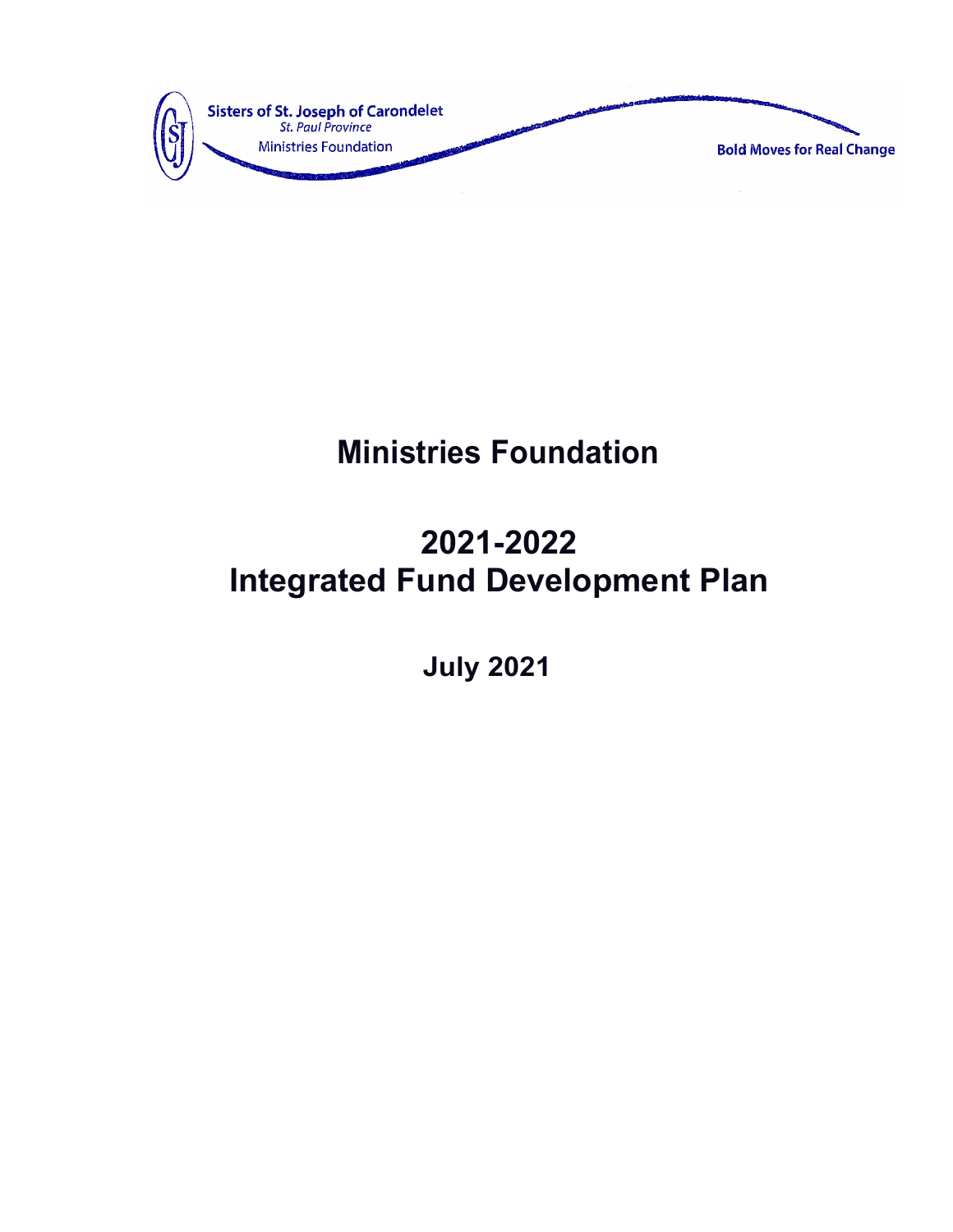# **Table of Contents**

|      | <b>Section</b>                                                                                                                                                                                                                                                                                                                      | <b>Page</b>      |
|------|-------------------------------------------------------------------------------------------------------------------------------------------------------------------------------------------------------------------------------------------------------------------------------------------------------------------------------------|------------------|
| Ι.   | <b>Background</b><br><b>Critical Issues Facing the Nonprofit World</b><br><b>Benefits of Plan</b>                                                                                                                                                                                                                                   | 1                |
| П.   | <b>Purpose and Goals</b><br><b>Province Mission</b><br><b>Ministries Foundation Mission</b><br><b>Purpose Statement and Focus</b>                                                                                                                                                                                                   | 2                |
|      | <b>Financial Goals</b><br><b>Revenue Strategy Matrix</b>                                                                                                                                                                                                                                                                            | 3                |
| III. | <b>Our Fundraising Planning Foundation</b><br><b>Fundraising Challenge/Detraction Perspective Matrix</b><br>Understanding the Ideal Prospect<br>Ministries Foundation Targeted Age Group/Outreach Strategy<br><b>Success Measurements</b><br><b>Ministries Foundation Scorecard</b><br>2018-2019 Donor Base<br>2017-2018 Donor Base | 4<br>5<br>6<br>7 |
| IV.  | <b>Our Fundraising Strategies</b><br><b>Building the Individual Donor Base</b><br>Building the Institutional Base Building the Sponsorship Base<br><b>Building the Legacy Society</b><br>Capitalizing on Key Memorial Gifts                                                                                                         | 8                |
| ν.   | <b>Our Fundraising Operations Communication Strategy</b><br><b>Information Strategy</b><br><b>Human Resource Strategy</b><br><b>Optimal Board Structure Strategy</b><br><b>Cultivating and Retaining Donor Strategy</b><br>Prospecting and Maintaining Donor Strategy                                                               | 9<br>10<br>11    |
| VI.  | <b>Our Fund Development Team</b><br><b>Staff</b><br><b>Board of Directors</b><br><b>CSJ Sisters Role</b>                                                                                                                                                                                                                            | 13               |
|      | <b>CSJ Consociates Role</b><br>St. Joseph Workers' Role                                                                                                                                                                                                                                                                             | 14               |

**VII. Moving Forward — Track 2** 15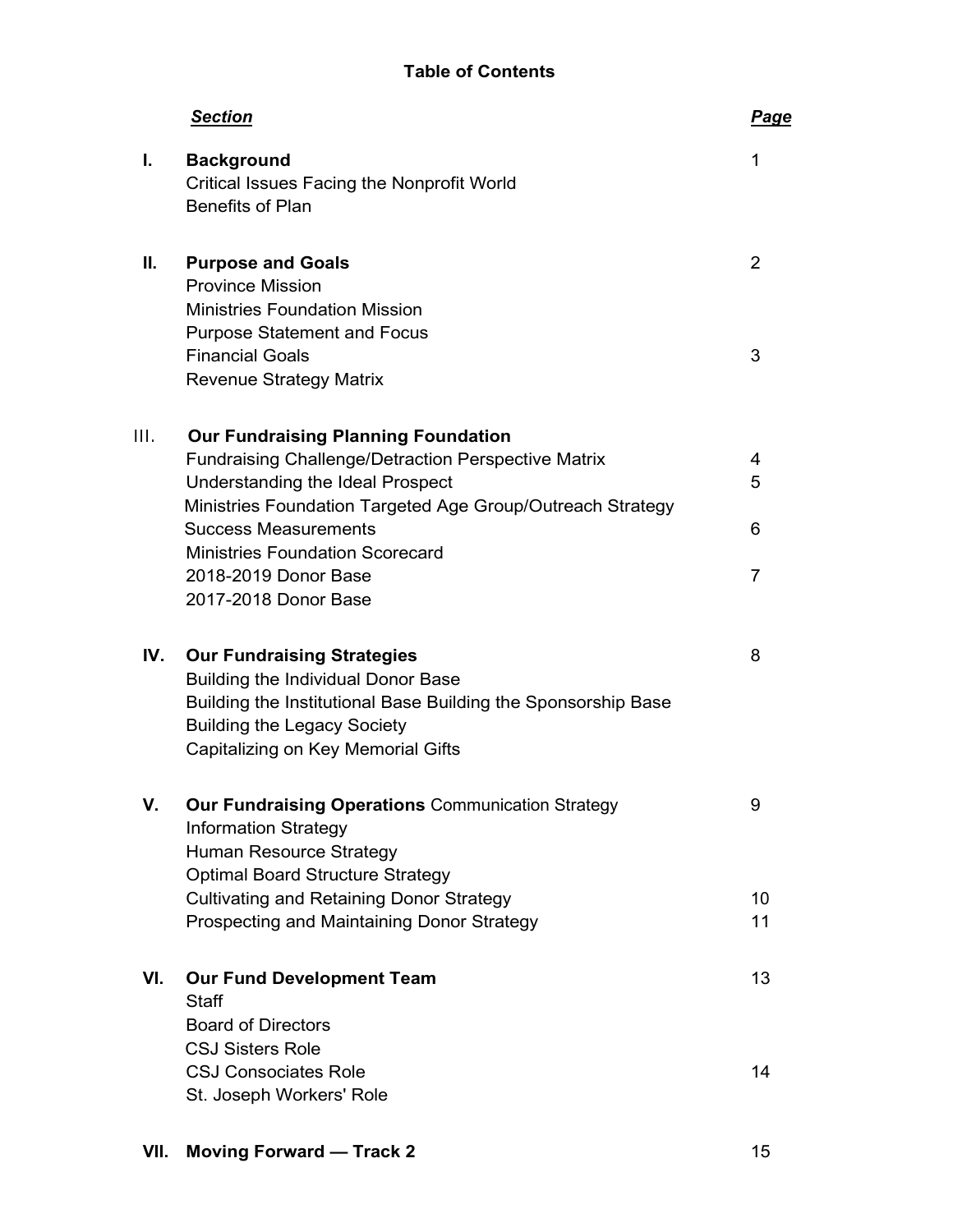## **I. BACKGROUND**

Board member, Anita S. Ducker, a business consultant, assisted Ralph Scorpio, Executive Director, in developing this plan. The plan reflects input by the Executive Committee, Development Committee and staff.

The plan includes seven sections:

- I. Background
- II. Purpose and Goals
- Ill. Our Fundraising Planning Foundation
- IV. OurFundraising Strategies
- V. OurFundraising Operations
- VI. Our Fund Development Team
- VII. Moving Forward Track 2

## CRITICAL ISSUES FACING THE NONPROFIT WORLD

Especially in this time of the Covid-19 pandemic, the philanthropy world, including foundations, corporate foundations, and corporate and individual donors, is asking more from the nonprofits they fund. They want to see larger-scale impacts, economies of scale, and collaborations with other like-minded organizations.

Donors want to know that their donations are having the highest impact and operations of the ministries as possible. "Accountability," "strategic implementation," and "demonstrated impacts" are more important to donors and funders today than ever before.

There is serious philanthropic competition in the nonprofit world. Individuals have more choices than ever before in where they decide to give. Thus, it is imperative that Ministries Foundation has a well-defined plan that includes accountability in the Ministries Foundation staff doing its job and transparency (acknowledging and addressing deficiencies head-on) in order to build the most resilient base of donors possible.

## BENEFITS OF THE PLAN

The key benefits of the planning and adoption of the Integrated Fund Development Plan are to:

- Achieve a shared strategic fundraising framework;
- Achieve a shared understanding of clear roles, responsibilities and deliverables for board members and staff;
- Build trust among the board members, Sisters and consociates, and staff;
- Achieve goal consensus that directs the Ministries Foundation work efforts;
- Maximize effective use of resources; and
- Energize the board and staff that enhances teamwork.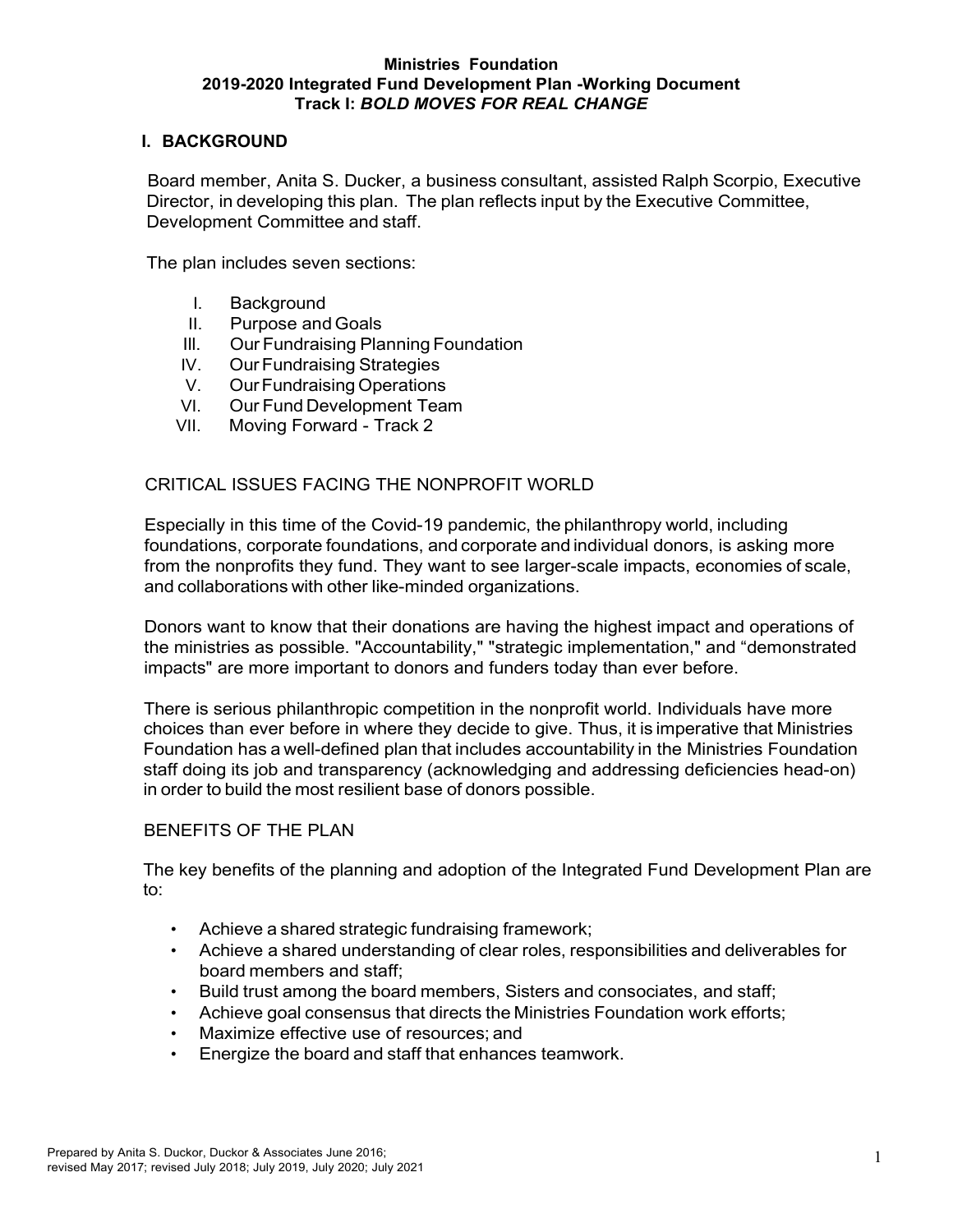## **II. PURPOSEandGOALS**

# **SISTERS OF ST. JOSEPH OF CARONDELET PROVINCE MISSION STATEMENT [#21 Consitution]**

*The Sisters of St. Joseph of Carondelet move always towards profound love of God and love of neighbor without distinction. Their mission is to continue the mission of Jesus by engaging in works of compassion and mercy that respond to the needs of persons in our times. The expression of these needs varies with the times, cultures, and conditions of persons.*

> *Adapted from the Consensus Statement found in the Primitive Constitutions and the 2001 Constitution of the Sisters of St. Joseph of Carondelet*

- The Sisters of St. Joseph have a 170-year tradition of meeting the needs of the times in our community.
- They continue to be flexible to create ministries to meet new needs as they arise.
- They continue to be flexible and to let go of other ministries when other people can do them better than we can.
- The mission continues because many others hold the charism and embrace the mission.

## **MINISTRIES FOUNDATION MISSION**

*The Sisters of St. Joseph of Carondelet Ministries Foundation is a partnership among people who recognize the value of the mission of the Sisters of St. Joseph of Carondelet and seek to make a difference in the lives of those in need by generating and allocating funds to support present and future ministries of the St. Joseph of Carondelet.*

## **PURPOSE STATEMENT AND FOCUS**

The purpose of Ministries Foundation's Integrated Fund Development plan is to provide revenue goals and priorities for Fiscal Year 2021- 2022 that support the Ministries Foundation and current CSJ ministries: Learning In Style, Sarah's ...an Oasis for Women, St. Mary's Health Clinics, The St. Joseph Worker Program, and special projects for the CSJ Justice Commission, Wisdom Ways Center for Spirituality, and Hedgerow Initiative.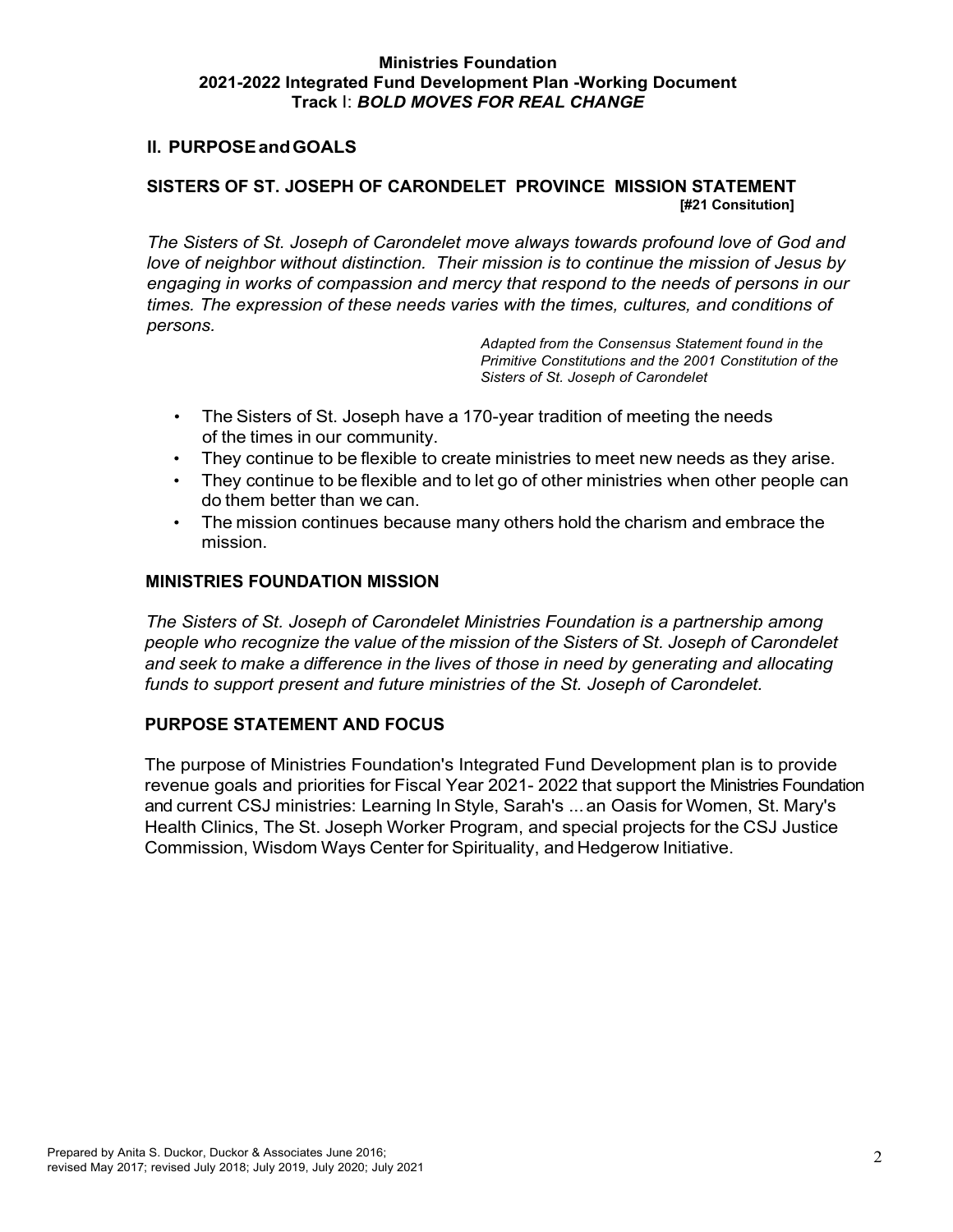## **FINANCIAL GOALS**

The revenue goal of 2021-2022 is **\$1,760,000**.

## **REVENUE STRATEGY**

The three major revenue strategies including Memorial Gifts and Contract fees will achieve the financial goals.

| <b>TYPE</b>                                                       | <b>RESTRICTED</b><br><b>Funds</b> | <b>UNRESTRICTED</b><br><b>Funds</b> | <b>TOTAL</b> | <b>PERCENTAGE</b> |
|-------------------------------------------------------------------|-----------------------------------|-------------------------------------|--------------|-------------------|
| <b>Individual Giving</b><br>$<$ \$999                             | \$130,000                         | \$150,000                           | \$280,000    | 16%               |
| Major Gifts><br>\$1,000 and<br>Family<br>Foundations              | \$250,000                         | \$325,000                           | \$575,000    | 32%               |
| Corporate<br>Foundations                                          | \$350,000                         | \$5,000                             | \$355,000    | 20%               |
| Events<br>- Tickets<br>- Donations<br>- Corporate<br>Sponsorships | \$300,000                         | $\boldsymbol{0}$                    | \$300,000    | 17%               |
| St. Joseph Legacy<br>Society<br>- Endowment<br>Funds              | 0                                 | \$100,000                           | \$100,000    | 6%                |
| <b>Memorial Gifts</b>                                             | \$25,000                          | \$25,000                            | \$50,000     | 3%                |
| <b>Contract Fees</b>                                              | 0                                 | \$100,000                           | \$100,000    | 6%                |
| <b>TOTAL</b>                                                      | \$1,055,000                       | \$705,000                           | \$1,760,000  | 100%              |

The annual goal will be achieved by successfully executing three fundraising campaigns: Individual Giving, Major Gifts, and Events. The donor base will be expanded by diligently managing the Donor Networking and Expansion program.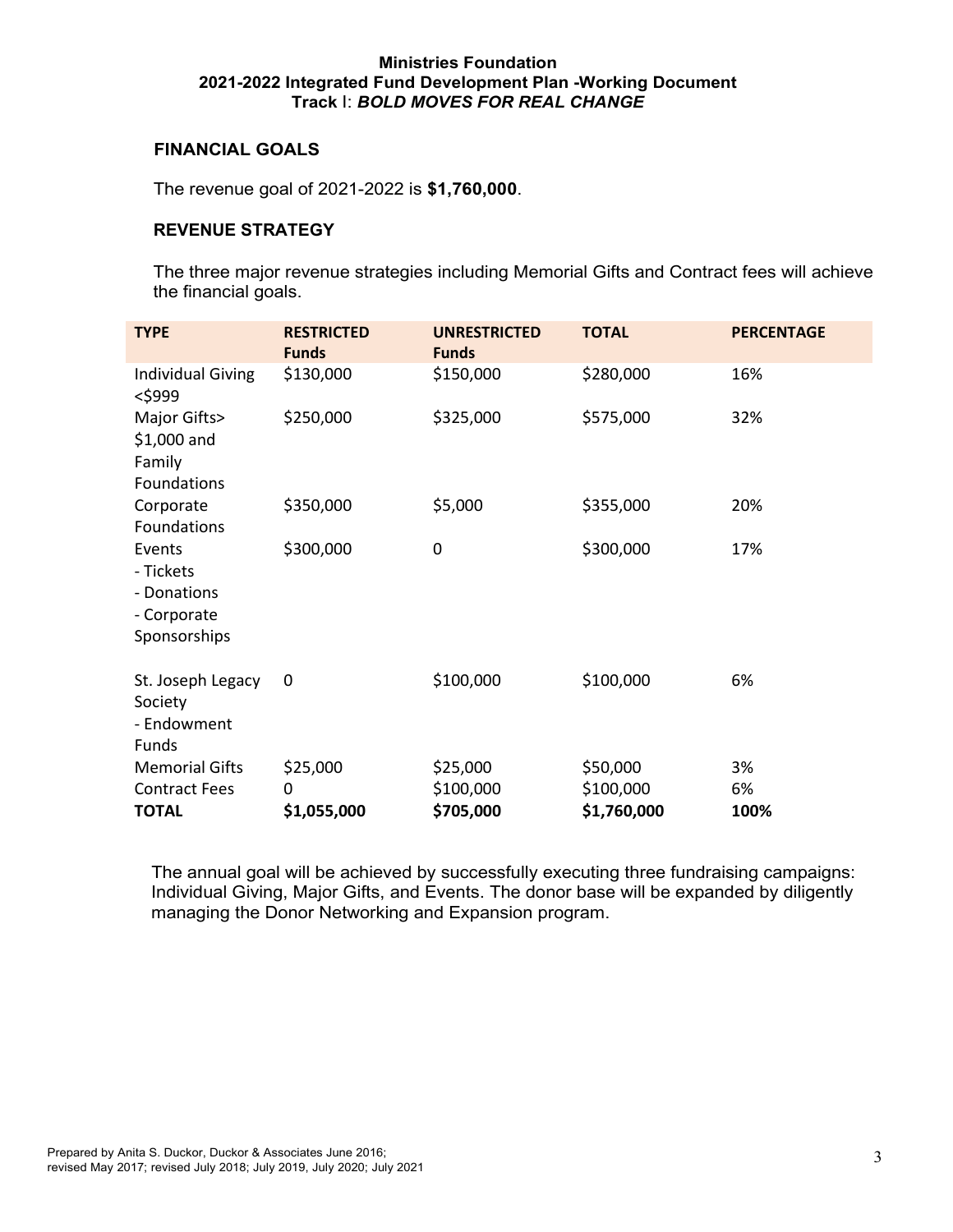## **Ill. OUR FUNDRAISING PLANNING FOUNDATION**

In order to successfully implement the Three-Year Integrated Fund Development Plan, it is important to understand the major fundraising challenges for the Ministries Foundation.

The following matrix describes the major donor requirements, the challenge in meeting these requirements, and the current status of how well the requirement is being met or not being met.

| <b>Donor's</b><br><b>Requirements</b>                                                                                                                         | <b>Challenge</b>                                                                                                         | <b>Meets</b>                                                                                                                                          | <b>Partially Meets</b>                                                                                                                                            | <b>Recornmendation</b>                                                                                                            |
|---------------------------------------------------------------------------------------------------------------------------------------------------------------|--------------------------------------------------------------------------------------------------------------------------|-------------------------------------------------------------------------------------------------------------------------------------------------------|-------------------------------------------------------------------------------------------------------------------------------------------------------------------|-----------------------------------------------------------------------------------------------------------------------------------|
| Alignment and<br>shared passion of<br>the unique need the<br>CSJ ministries are<br>fulfilling today.                                                          | Educate and<br>promote the CSJ<br>ministries story in a<br>compelling and<br>passionate way.                             | <b>Bold Moves for Real</b><br>Change and case<br>statement describe<br>the CSJ ministries in<br>a compelling and<br>passionate<br>story/style.        | Social Media                                                                                                                                                      | Continue with on-<br>going website<br>updates.<br>Produce a<br>consistent<br><b>Bold Moves For</b><br>Real Change<br>publication. |
|                                                                                                                                                               |                                                                                                                          |                                                                                                                                                       |                                                                                                                                                                   |                                                                                                                                   |
| <b>Belief that the CSJ</b><br>ministries have a<br>sustainable future.<br>Having an active<br>presence that is<br>improving the lives of<br>the marginalized. | Educate the donors,<br>prospects, and the<br>community at large<br>about the CSJ<br>footprint and its<br>sustainability. |                                                                                                                                                       | <b>Bold Moves For</b><br><b>Real Change</b><br>and case<br>statement<br>describe the CSJ<br>ministries in a<br>compelling and<br>passionate<br>story/style today. | CSJs need to<br>ensure that the<br>mission will<br>continue through<br>ministries into the<br>future.                             |
|                                                                                                                                                               |                                                                                                                          |                                                                                                                                                       |                                                                                                                                                                   |                                                                                                                                   |
| The need to know<br>that the ministries<br>are well-managed<br>and fiscally<br>responsible.                                                                   | The need for financial<br>statements of the<br>individual ministries.                                                    |                                                                                                                                                       | Only audited<br>program budgets<br>and audited<br>pages of ministry<br>financials are<br>available.                                                               | Remains a<br>challenge.                                                                                                           |
|                                                                                                                                                               |                                                                                                                          |                                                                                                                                                       |                                                                                                                                                                   |                                                                                                                                   |
| Need to know that the<br><b>Ministries Foundation</b><br>is well-managed and<br>fiscally responsible.                                                         | The need for financial<br>statements of the<br><b>Ministries</b><br>Foundation.                                          | Guidestar does have<br>the Ministries<br>Foundation 990s.<br><b>Audited financial</b><br>statements are<br>available.<br>statements are<br>available. |                                                                                                                                                                   |                                                                                                                                   |
|                                                                                                                                                               |                                                                                                                          |                                                                                                                                                       |                                                                                                                                                                   |                                                                                                                                   |

## **Fundraising Challenge/Detraction Perspective Matrix**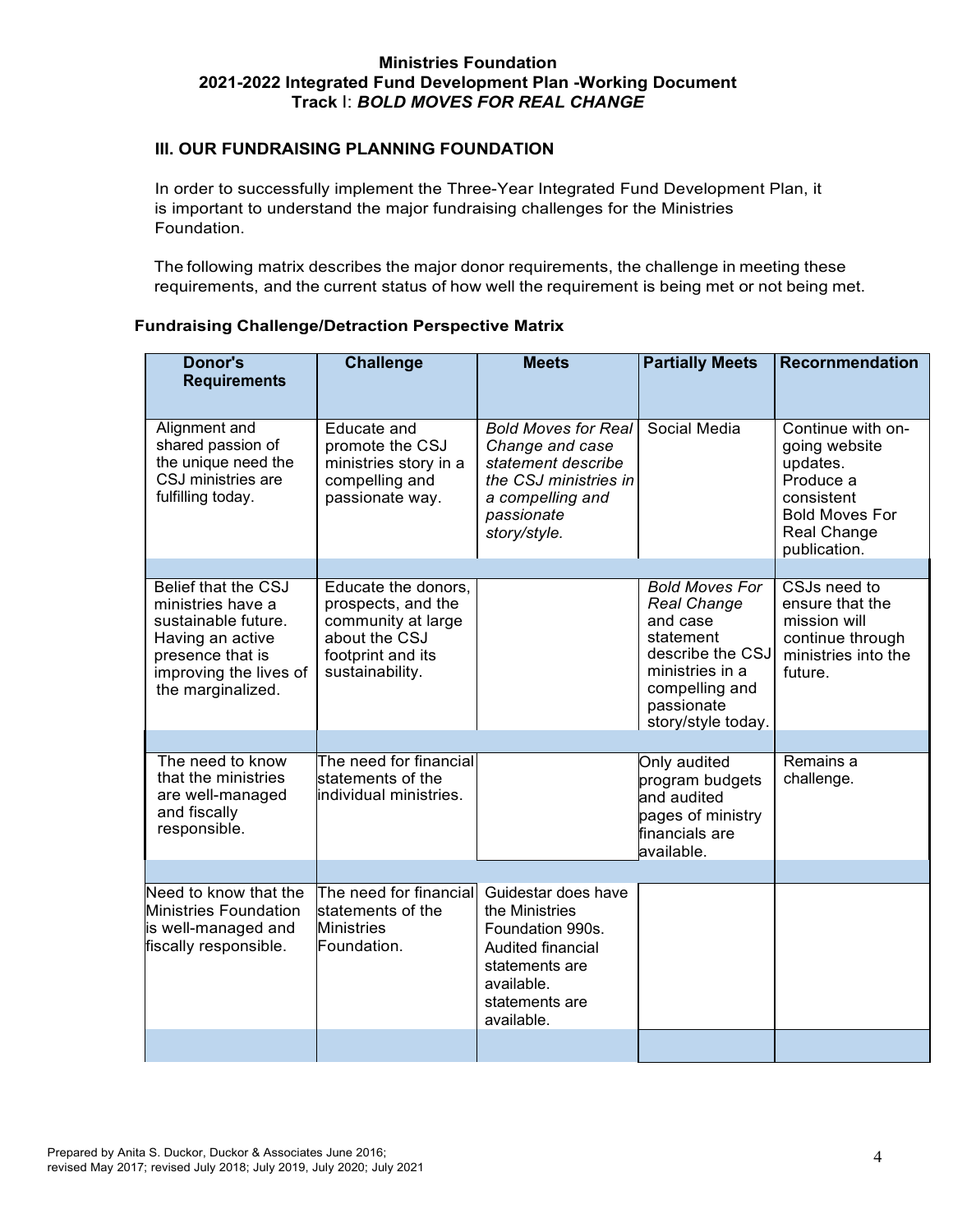## **UNDERSTANDING THE IDEAL PROSPECT**

To be more effective in prospecting, it is important to screen prospects by understanding the Ministries Foundation's ideal donorprofile.

In the past, the ideal donor profile looked like:

- Educated by a CSJSister
- Attended and/or graduated from St. Catherine University
- Matching interest/passion with a CSJ Ministry
- Family member who has a relationship with the CSJ Sisters/Consociates
- Connected to CSJs through hospitals and St. Mary's clinics (St. Joseph's, St. Mary's, outstate and ND)
- Catholic, formerCatholic
- Lives in the Twin Cities
- Former CSJ
- Former donor
- Silent & Greatest or Baby Boomer generation member

Moving forward, the following demographics, the following attributes and desires are more apt to describe a donor of the Ministries Foundation:

- Educated by a CSJSister
- Attended and/or graduated from St. Catherine University
- Matching interest/passion with a CSJ Ministry
- Family member who has a relationship with the CSJ Sisters/Consociates
- Consociate
- St. Joseph Worker, family and friends
- Connected to CSJs through the St. Mary's clinics
- Catholic, formerCatholic
- Lives in the Twin Cities
- Former CSJ
- Former donor
- Social justice driven

The Ministries Foundation needs to understand the differences between the generations regarding 'giving' and build its future donor base by focusing on the Baby Boomer and Gen X generations. More analysis about how to differentiate between the generations is needed.

## **Ministries Foundation Targeted Age Group and Outreach Strategy(Depending on Covid status)**

| Generati<br><b>on</b> | <b>Preference Communication</b><br><b>Strategy</b> | <b>Event Strategy</b>            |
|-----------------------|----------------------------------------------------|----------------------------------|
| Silent & Greatest     | Word of mouth/printed materials                    | Carondelet Gala-                 |
|                       |                                                    | Celebration/Septemberfest        |
| <b>Baby Boomers</b>   | Word of mouth/printed materials                    | <b>Carondelet Gala-</b>          |
|                       |                                                    | <b>Celebration/House Parties</b> |
| GenX                  | Social media                                       | Septemberfest/Happy Hours        |
| <b>Millennials</b>    | Social media                                       | Septemberfest/Happy Hours        |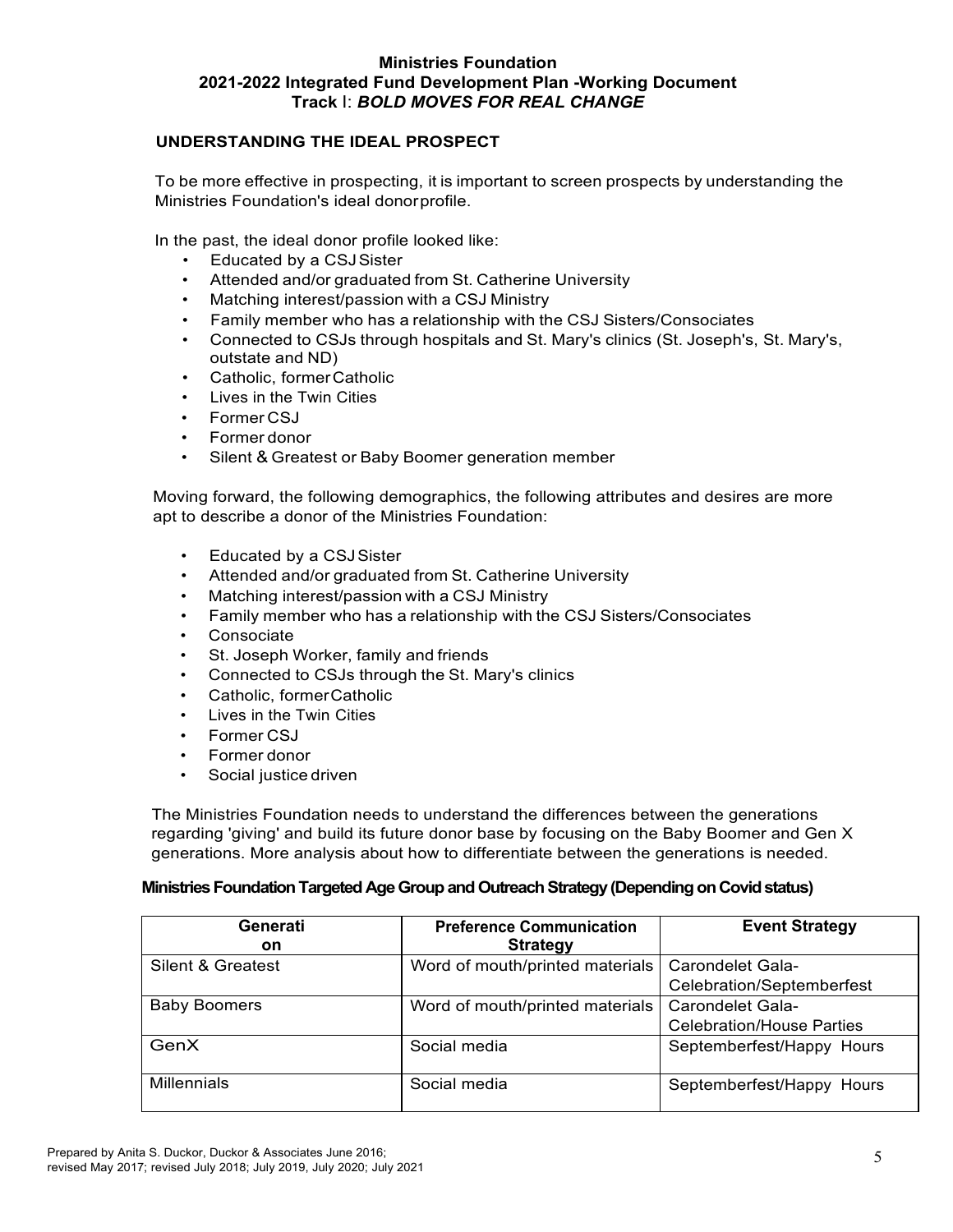#### **SUCCESS MEASUREMENTS**

The results of fundraising activities provided on a timely basis are critical for internal staff, board, and CSJ Leadership. Our success will be measured by the following fundraising key performance metrics.

| Gifts from all donors including individuals and organizations,<br>excluding bequests and grants                                                                                     | 2018-19<br><b>Actual</b> | 2019-20<br><b>Actual</b> | 2020-2021<br>Goal | 2020-2021<br><b>Actual</b> |
|-------------------------------------------------------------------------------------------------------------------------------------------------------------------------------------|--------------------------|--------------------------|-------------------|----------------------------|
|                                                                                                                                                                                     |                          |                          |                   |                            |
| Financial Goal (AF, events, and designations only)                                                                                                                                  | \$955,029                | \$1,075,806              | \$1,270,000       | \$1,003,337                |
| <b>Overall Donor Count</b>                                                                                                                                                          | 2,007                    | 1,862                    | 2,000             | 1847                       |
|                                                                                                                                                                                     |                          |                          |                   |                            |
| <b>Acquisition/First Time Donor</b>                                                                                                                                                 |                          |                          |                   |                            |
| First time gift                                                                                                                                                                     |                          |                          |                   |                            |
| Number of new donors<br>$\bullet$                                                                                                                                                   | 463                      | 366                      | 300               | 305                        |
| Dollars raised from new Donors                                                                                                                                                      | \$99,106                 | \$108,874                | \$65,000          | \$181,702                  |
| <b>Recaptured Donors</b>                                                                                                                                                            |                          |                          |                   |                            |
| Donors who gave anytime in the past but not the previous fiscal<br>year                                                                                                             |                          |                          |                   |                            |
| Number of recaptured donors<br>$\bullet$                                                                                                                                            | 491                      | 456                      | 200               | 477                        |
| Dollars raised from recaptured donors<br>$\bullet$                                                                                                                                  | \$109,873                | \$165,003                | \$50,000          | \$160,061                  |
| <b>First Time Donor Renewals</b>                                                                                                                                                    |                          |                          |                   |                            |
| NEW donors from last year who gave again this year                                                                                                                                  |                          |                          |                   |                            |
| Number of new donor renewals<br>$\bullet$                                                                                                                                           | 93                       | 87                       | 70                | 67                         |
| Dollars Raised from First Time Donor Renewals<br>$\bullet$                                                                                                                          | \$37,494                 | \$69,646                 |                   | \$30,436                   |
| <b>Repeat Donors</b>                                                                                                                                                                |                          |                          |                   |                            |
| Donors from last year who gave again this year (inc. new donors)                                                                                                                    |                          |                          |                   |                            |
| Number of Repeat Donors (starting FY21, goal is 80% of<br>$\bullet$<br>FY19-20 actual overall donor count)                                                                          | 1,045                    | 1,016                    | 1375              | 1052                       |
| Percent of Goal<br>$\bullet$                                                                                                                                                        |                          |                          |                   | 77%                        |
| Dollars raised from Repeat Donors                                                                                                                                                   | \$799,315                | \$910,696                |                   | \$659,780                  |
| <b>ADDITION CROSS SECTION OF DATA</b>                                                                                                                                               |                          |                          |                   |                            |
| <b>Memorial Donors</b>                                                                                                                                                              |                          |                          |                   |                            |
| Memorial Donors are included in donor counts and revenue (for<br>example, if memorial gift is a first time gift.) Memorial donors who<br>choose to give again become repeat donors. |                          |                          |                   |                            |
| Number of memorial donors<br>$\bullet$                                                                                                                                              | 207                      | 168                      |                   | 165                        |
| Dollars raised from memorial donors<br>$\bullet$                                                                                                                                    | \$14,090                 | \$16,726                 |                   | \$19,789                   |
| <b>Donor Advised Funds</b>                                                                                                                                                          |                          |                          |                   |                            |
| DAF are third party entities who administer funds on behalf of the                                                                                                                  |                          |                          |                   |                            |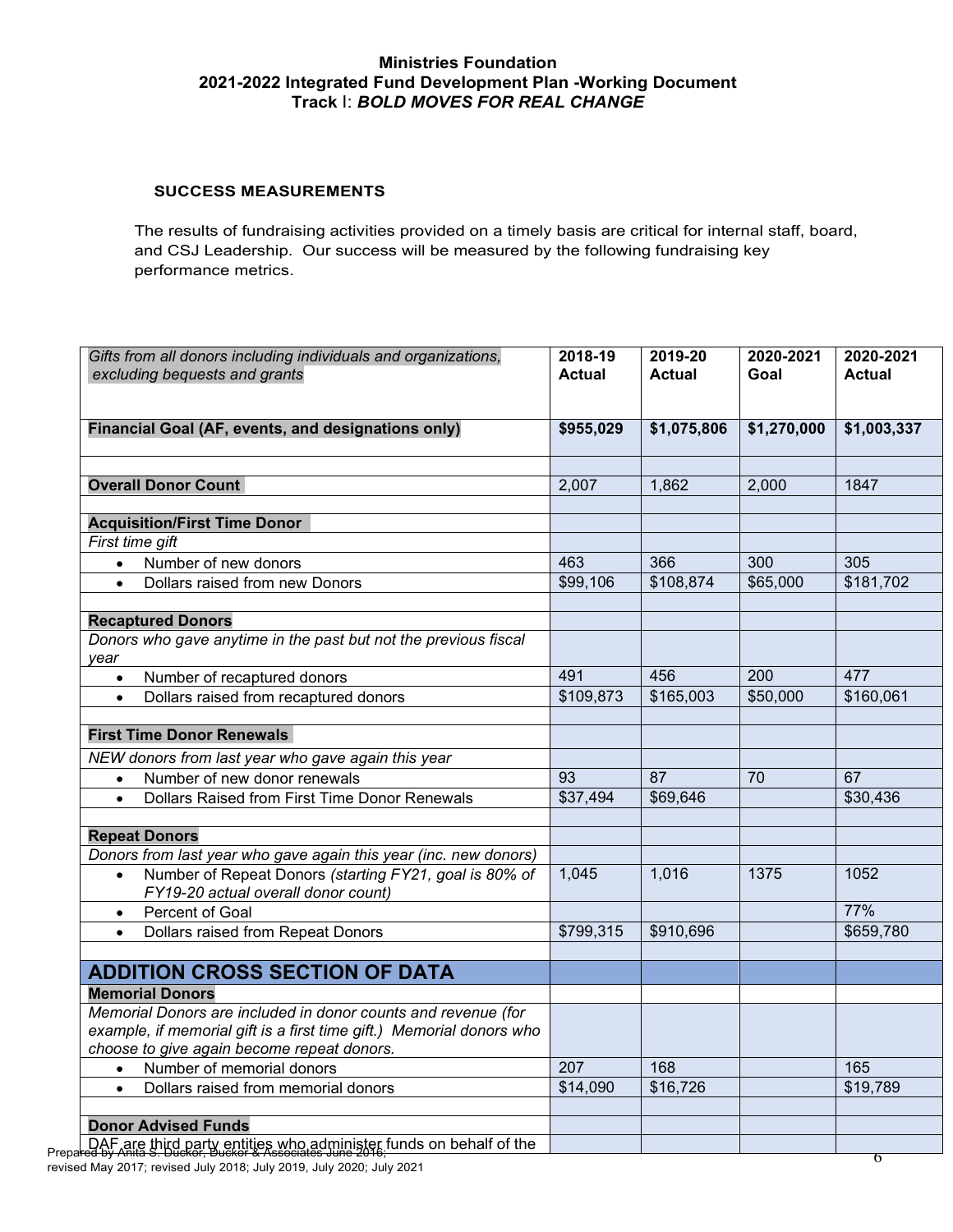| donor. The named fund is credited with the gift, with soft credit<br>being given to the donor. |          |           |          |
|------------------------------------------------------------------------------------------------|----------|-----------|----------|
| Number of donors giving through DAF                                                            | 70       | 81        | 78       |
| Dollars raised from DAF                                                                        | \$87,790 | \$120,509 | \$74,598 |
|                                                                                                |          |           |          |
| <b>Change in Donor Giving</b>                                                                  |          |           |          |
| Snapshot of all giving categories at fiscal year end                                           |          |           |          |
| Number of Fy1920 donors upgrading gifts in FY2021                                              | 357      | 335       | 436      |
| Number of donors whose gifts equal previous gifts                                              | 299      | 307       | 324      |
| Number of donors decreasing gifts                                                              | 291      | 298       | 1102     |

#### **Scorecard Metrics Definitions:**

**Individual Prospects**: An individual who has never given a contribution or has never given to the Annual Fund.

**Solicited Individual Prospects:** A potential donor that has been vetted and solicited.

**New Individual Donor**: An individual that has contributed to any of the ministries, annual fund or events.

**Recaptured Individual Donor**: An individual that did not give last year.

**Repeat Individual Donor:** An individual that has given the past year to any of the ministries, annual fund or events.

**Upgraded Donor:** The number of donors that have given a larger annual total gift than the previous year.

**Failed Solicitation**: A customized ask at the \$500 or more level that was declined.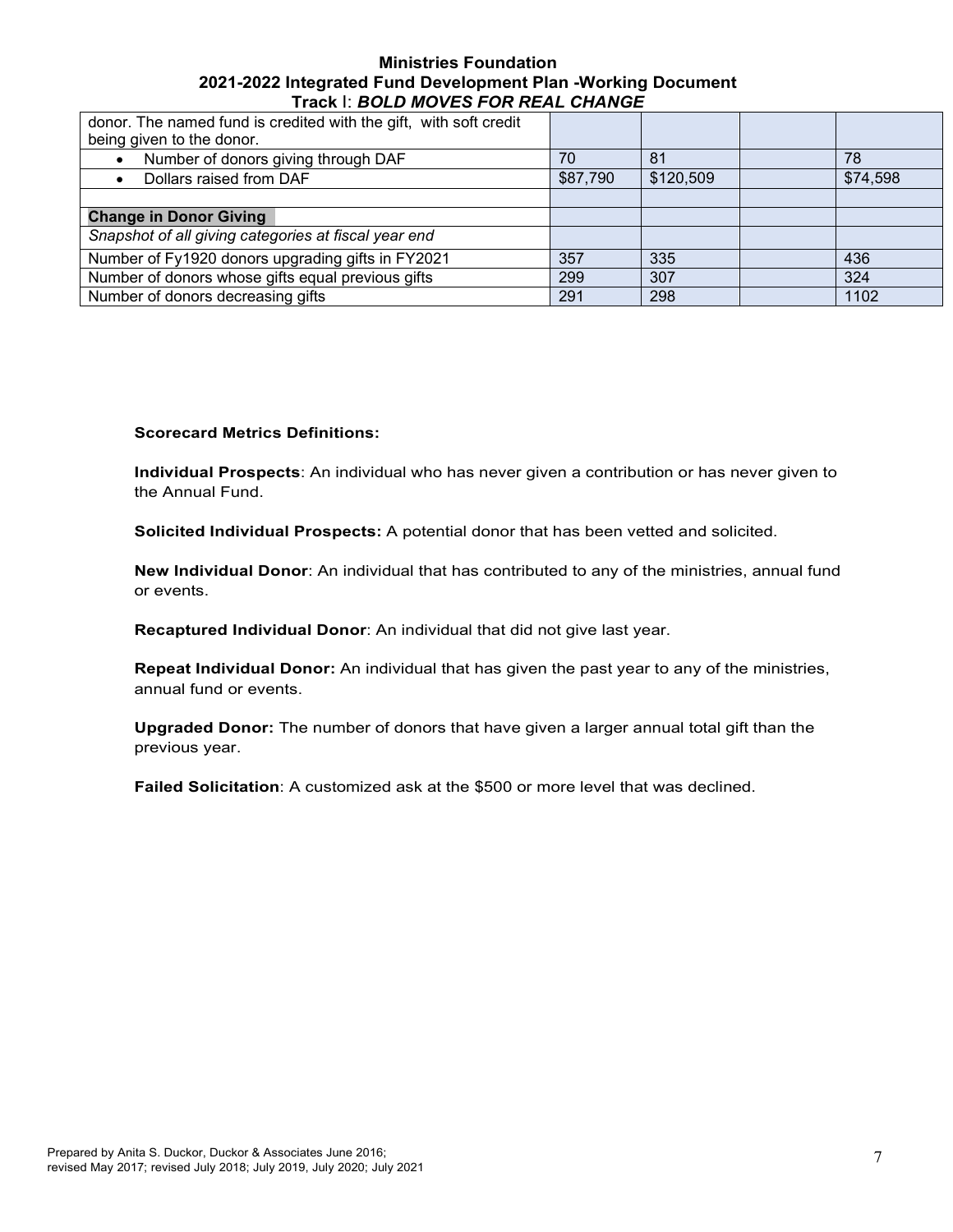The following charts is a snapshot of the Ministries Foundation last year's donor base.

## **2020-2021 Donor Base**

| <b>Breakdown</b>  | <b>Total Donors</b> | <b>Unrestricted</b><br><b>Funds</b> | <b>Designated</b><br><b>Funds</b> | <b>Total Revenue*</b> | Percentage |
|-------------------|---------------------|-------------------------------------|-----------------------------------|-----------------------|------------|
| $$10,000+$        | 12                  | 138,417                             | 98,198                            | 236,614               | 24%        |
| \$5,000 - \$9,999 | 23                  | 80,969                              | 49,417                            | 130,386               | 13%        |
| $$2,500 - $4,999$ | 53                  | 70,063                              | 87,240                            | 157,303               | 16%        |
| $$1,000 - $2,499$ | 153                 | 109,795                             | 82,004                            | 191,799               | 20%        |
| \$500 - \$999     | 174                 | 56,149                              | 42,524                            | 98,673                | 10%        |
| \$100 - \$499     | 785                 | 100,123                             | 38,743                            | 138,866               | 14%        |
| \$99 and under    | 598                 | 18,939                              | 5,438                             | 24,378                | 3%         |
| Total             | 1,798               | \$574,455                           | \$403,564                         | \$978,019             | 100%       |

*\*Does not include grants, estate gifts and contract fees.*

# **IV. OUR FUNDRAISING STRATEGIES**

Ministries Foundation will increase its fund development by effectively implementing the following five key fundraising strategies:

## **1.** Fundraising Strategy - **Building the Individual DonorBase**

- Identify new prospects by successfully implementing the Donor Networking and Prospect Expansion Program.
- Identify current individual donors who are giving at the \$500 level and have the capacity to give at a higherlevel.
- Identify potential donors that have the capacity to give \$500 or more annually.
- Develop donor account plans for donors of \$1,000 or more.
- Develop a targeted campaign that encourages Consociates to give.
- Develop a targeted campaign that encourages the St. Joseph Workers' network to give.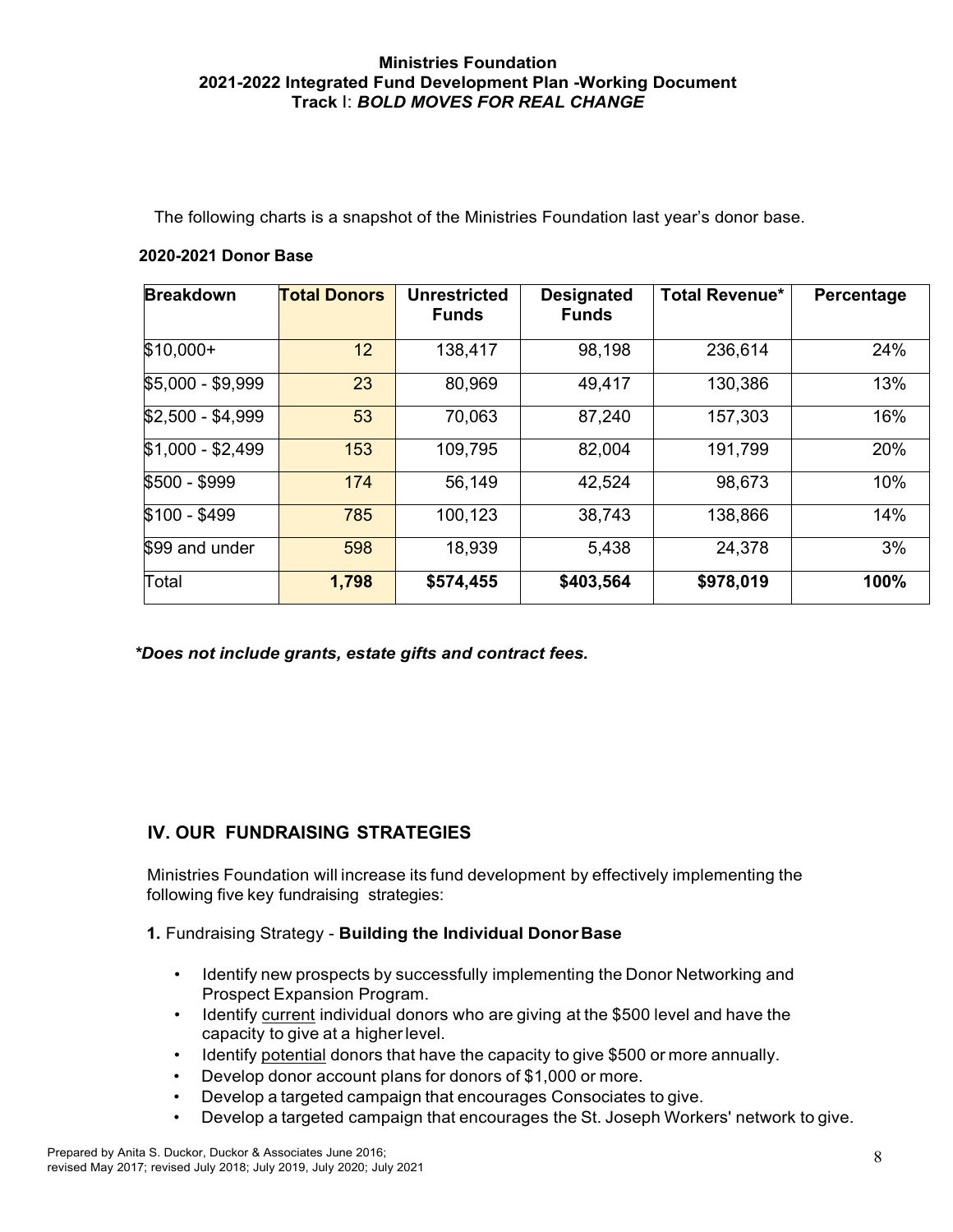- **2.** Fundraising Strategy **Building the Institutional DonorBase**
	- Build and maintain a sustainable institutional donor base by identifying Christian family foundations that are focused on the CSJ Ministries missions.
- **3.** Fundraising Strategy **Building the Sponsorship Base**
	- Build and maintain a corporate sponsorship base by identifying like-minded corporations that desire to be a partner with the CSJ Ministries.
- **4.** Fundraising Strategy **Building the LegacySociety**
	- Build and maintain the St. Joseph's Legacy Society by ensuring that all size donors and others are aware of the legacy program.
- **5.** Fundraising Strategy **Capitalizing on Key Memorial Gifts**
	- Recommendation: Evaluate the current Memorial Gift policy that doesn't allow the Ministries Foundation to contact the people who donated through a Memorial Gift.
	- Maintain a relationship with the family that asked gifts be given to the Ministries Foundation on behalf of one of their lovedones.

For the first three fundraising strategies, a more detailed Action Campaign Plan e.g., working plan are in the appendices. Each Action Campaign Plan includes a fiscal year goal, metric (s), description, attraction strategy - key tactics, retention strategy- key tactics, primary responsible person, other team members, and other resource requirements, if required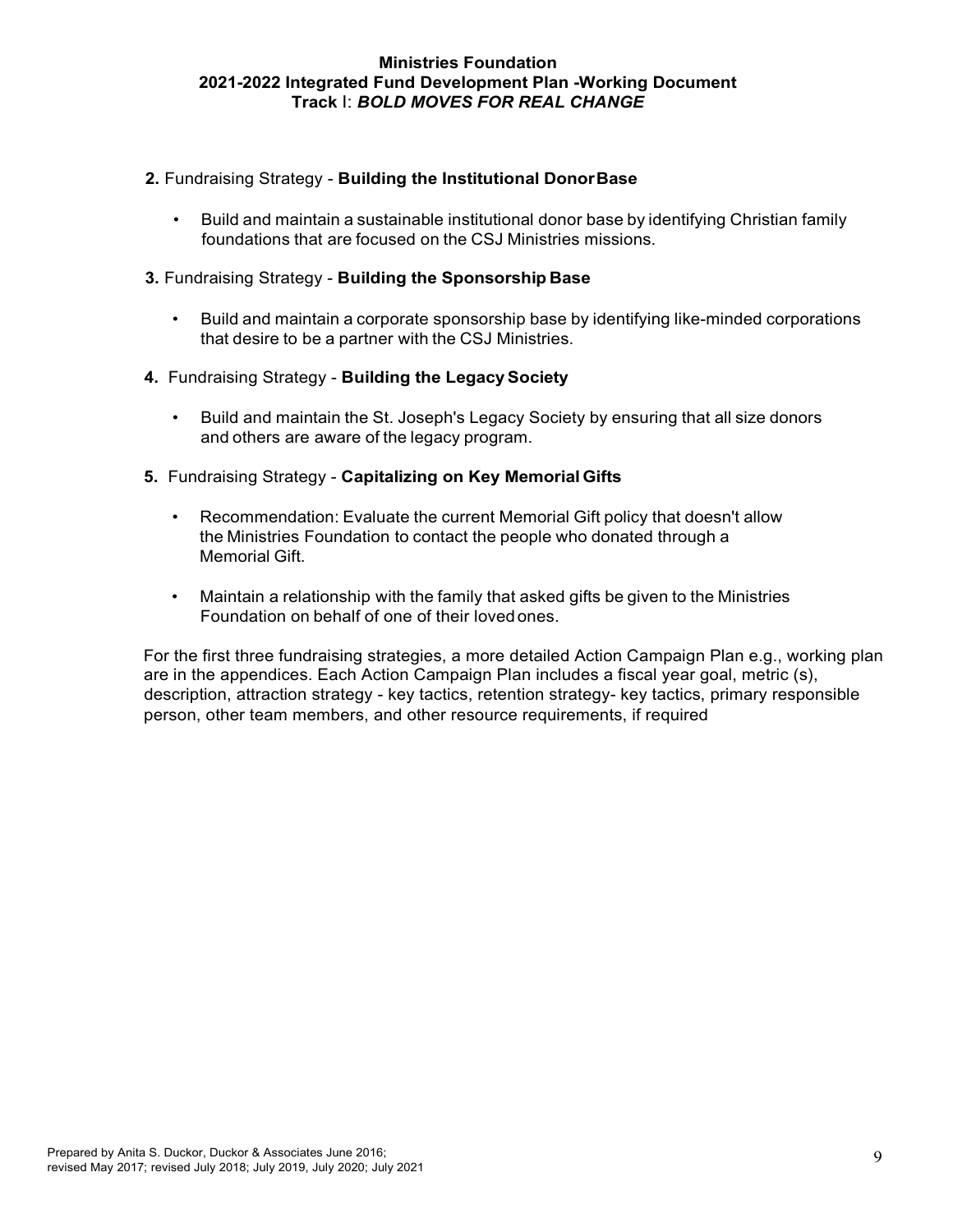# **V. OUR FUNDRAISING OPERATIONS**

For each one of the fundraising strategies to be successful, the following must in place:

## **COMMUNICATION** STRATEGY

- All of the fundraising campaigns must be supported by an effective communications strategy that builds the Ministries Foundation brand in the following communication mediums: *Bold Moves for Real Change* annual publication, website, fundraising communication materials, and social media including Facebook, Twitter, You Tube, and Linkedln. Key messages and images must be coordinated and aligned with allmediums.
- Recommendation: A *Bold Moves for Real Change* newsletter update to be developed and mailed four times a year.
- Recommendation: A mobile function to be added to the Ministries Foundation's website.
- Recommendation: A one page *How to Ask* script to be developed and utilized by Board members and staff.
- Recommendations from the Foundation Transformation Plan: *(See the Transformation Plan for detail and tactics.)*
	- **1. Tell the Story of the Sisters of St. Joseph's Mission and Ministry, the Past, the Present and our Focus on the Future.**
	- **2. Help Build a Unified Sisters of St. Joseph Brand.**
	- **3. Invest Boldly and Advertise Boldly**
	- **4. Strengthen our internal and external networks and expand our reach.**
	- **5. Recognize our Donors and Volunteers**
	- **6. Amplify our Gifting Opportunities**

#### **INFORMATION** STRATEGY

• Another critical element is that the donor information is kept current, accurate and comprehensive. Maintaining data integrity in Raiser's Edge, the donor account management system, is vital.

#### **HUMAN RESOURCE** STRATEGY

- Recommendation: Review all Ministries Foundation's job descriptions to ensure that they are updated, if required; clearly identifying the role and responsibilities of each staff member's role and deliverables, and how staff works as ateam.
- Recommendation: Review Ministries Foundation's compensation policy that aligns with the job expectations anddeliverables.
- Recommendation: Review individual professional development plans to ensure they reflect the skills, attributes, and resources that are required to ensure a successful fundraising effort.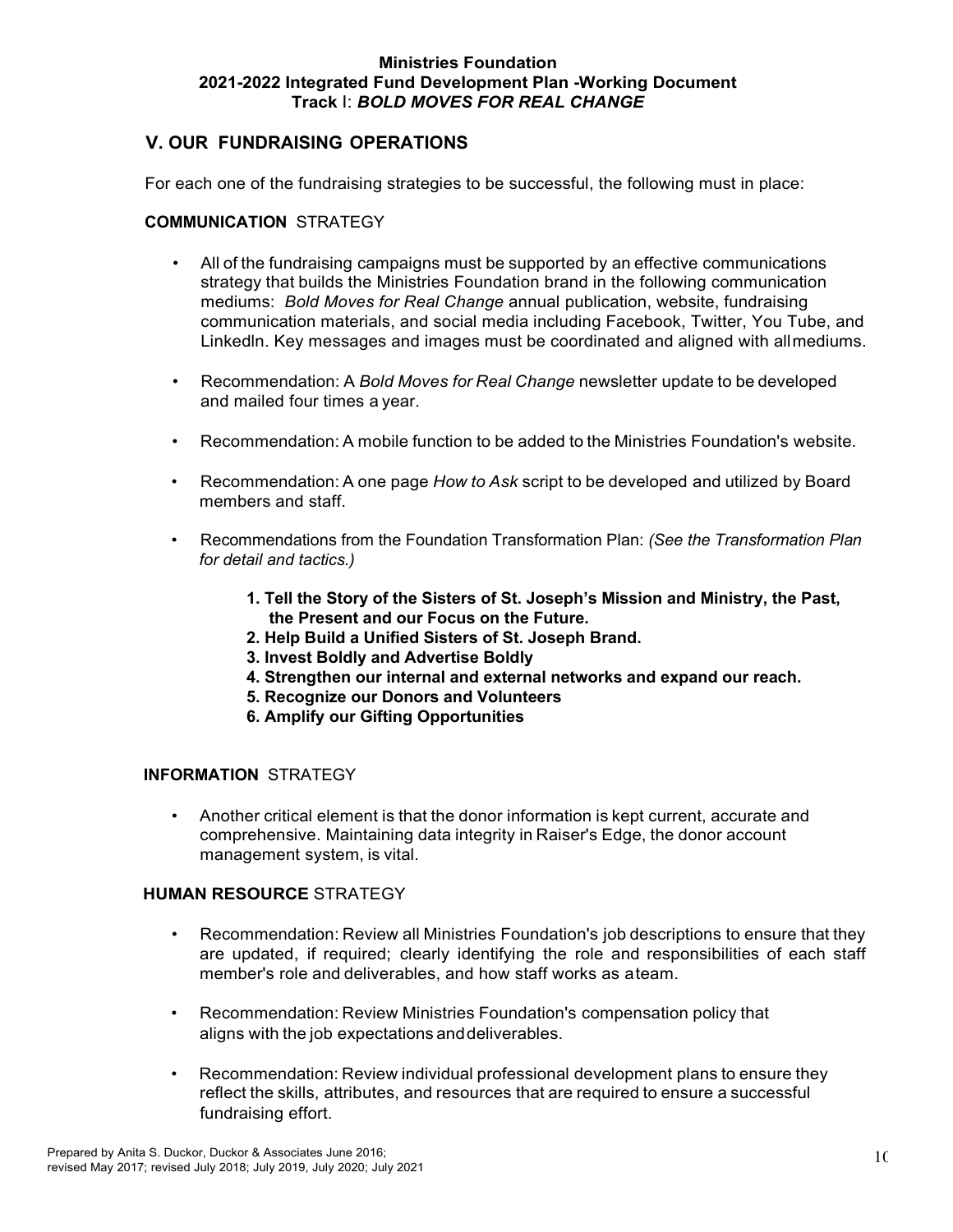## **OPTIMAL BOARD STRUCTURE** STRATEGY

To help design a more effective Board Development Committee, the Board will:

- Recommendation: Re-establish a strong Development Committee that will meet at least six times/year and will include additional committee members who are not board members.
- This committee will review, oversee and strategize staff development work (Annual Fund, grant writing, major gifts solicitation, planned giving, etc.) as well as board member donor recruitment and solicitation work.
- Recommendation: Development Committee to meet no less than six times a year.

## **CULTIVATING AND RETAINING DONORS** STRATEGY

Time and resources are limited and thus there needs to be different levels of donor account planning - ensuring that most of the fundraising effort is being dedicated at the appropriate level.

It is important that a well-defined Donor Cultivation plan is developed and effectively managed.

There will be three 'Touch Point" plans: 1) less than \$499, 2) \$500 - \$999, and 3) \$1,000 plus for current donors and prospects.

## **The "Full Court Press" -- Touch Point plan for Major Gifts \$1,000 or more**

- Current contactinformation
- Past or current donor (Relationship to Sister, former Sister, Board Member, former board member, Staff, Consociates, St. Joseph Workers, or current CSJ employees)
- Assessment of donor's capacity level of giving can it be increased, e.g. evaluation and development of a new ASK strategy
- One-on-one visit(s)
- Ministry tour(s)
- Event(s) participation [Septemberfest, Carondelet Gala]
- Telephone call(s)
- Email(s)
- Birthday acknowledgement
- Customized solicitation letter (Level of Ask) Fall, Spring, Christmas Appeals, Give to the MAX Day
- St. Joseph Day card
- Gift acknowledgement letter (gift level received)
- St. Joseph Society Legacy
- Email Appeals
- Failed solicitation and reason, if known.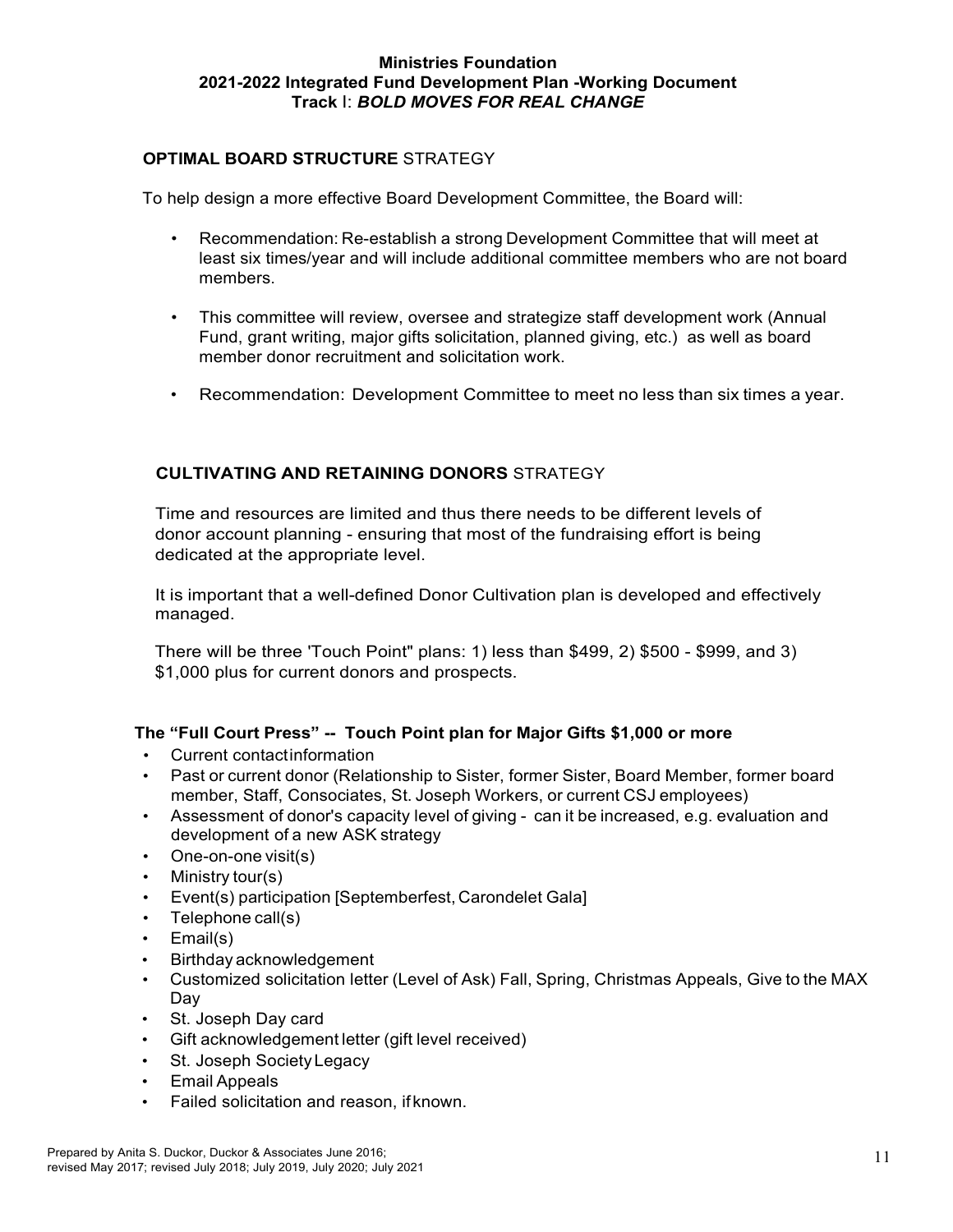## **\$500 - \$999 "Touch Point" plan includes:**

- Current contactinformation
- Past or current donor (Relationship to Sister, former Sister, Board Member, former board member, Staff, Consociates, St. Joseph Workers, or current CSJ employees)
- Assessment of donor's capacity level of giving can it be increased, e.g. evaluation and development of a new ASK strategy
- One-on-one visit(s)
- Ministry tour(s)
- Event(s) participation [Septemberfest, Carondelet Gala]
- Telephone call(s)
- Email(s)
- Birthday acknowledgement
- Customized solicitation letter (Level of Ask) Fall, Spring, Christmas Appeals, Give to the MAX Day
- St. Joseph Day card
- Gift acknowledgement letter (gift level received)
- St. Joseph Society Legacy
- Email Appeals
- Failed solicitation and reason, if known.

# **Less than \$500 "Touch Point" plan includes:**

- Current contactinformation
- Past or current donor (Relationship to Sister, former Sister, Board Member, former board member, Staff, Consociates, St. Joseph Workers, or current CSJ employees)
- Only if requested Ministry tour(s)
- Event(s) participation [Beer Garden, Carondelet Gala]
- Customized solicitation letter (Level of Ask) Fall, Spring, Christmas Appeals, Give to the MAX Day
- Gift acknowledgement letter (gift level received)
- St. Joseph Society Legacy
- EmailAppeals
- Failed solicitation and reason, if known.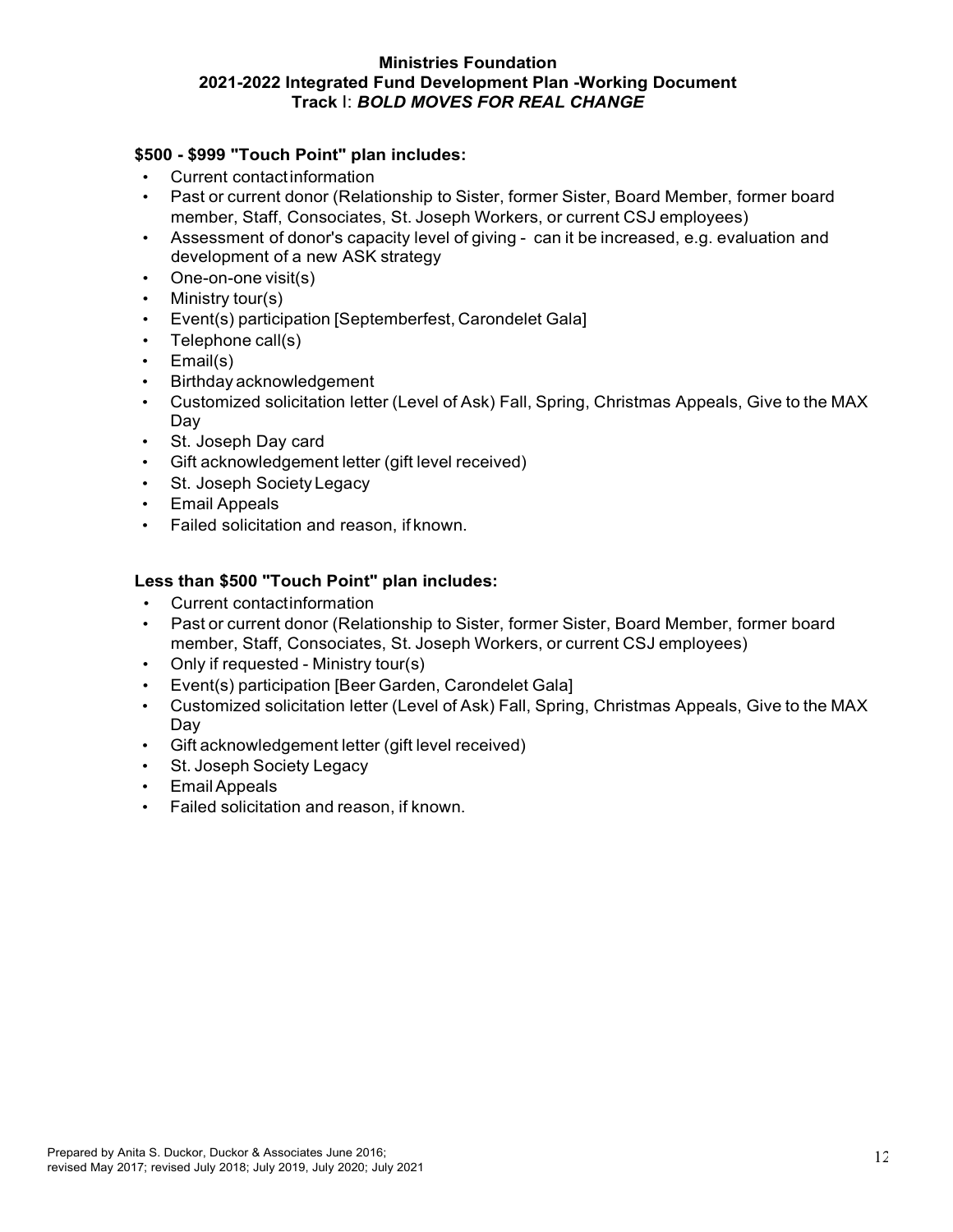## **PROSPECTING AND MAINTAINING DONOR** STRATEGY

To be successful in prospecting and maintaining the relationship, the following disciplined approach requires that each staff member person have a regular schedule for prospecting (daily or X number of set days and hours committed with no excuses or exceptions).

A successful fundraising effort is based on managing a well-defined process of work. Below is a Seven-Step Process that outlines the major tasks in each step sub-process.

## *1.* **Prospect Identification:** *Expanding the Donor Base*

Identify prospects and connections by receiving referrals from: board members, former board members, staff, Sisters and former Sisters', Consociates, St. Joseph Workers, and event attendees.

#### *2.* **Prospect Information Gathering:** *Learning about the Prospect*

Develop donor information through researching public databases for signs of wealth, generosity and affinity. This information can help evaluate an individual's ability to make a donation and the likelihood of them doing so.

#### *3.* **Screening and Evaluation:** *Qualifying the Prospect*

Conduct individual review of prospect lists for assessment of wealth, inclination, and capacity to give.

## *4.* **Cultivation:** *Building the Relationship*

Assign the prospect to the right staff member (executive director, development officer, or grant writer) and to a board member. Develop and implement the appropriate level donor account plan.

#### *5.* **Solicitation:** *TheAsk*

Decide what is the best method and time to reach the prospect; set up the meeting. There is a higher degree of success if two people are part of the Major Gift ASKs - appropriate staff member, board member and/or CSJ Sister/Consociate.

Be prepared to act quickly to accept a gift and thank the donor. If the response is 'no,' have a contingency plan where you might be able to turn a 'no' into a 'maybe' or 'not now.' Maintain a channel of communication with a prospect that allows Ministries Foundation to approach the potential donor again in the future with other opportunities.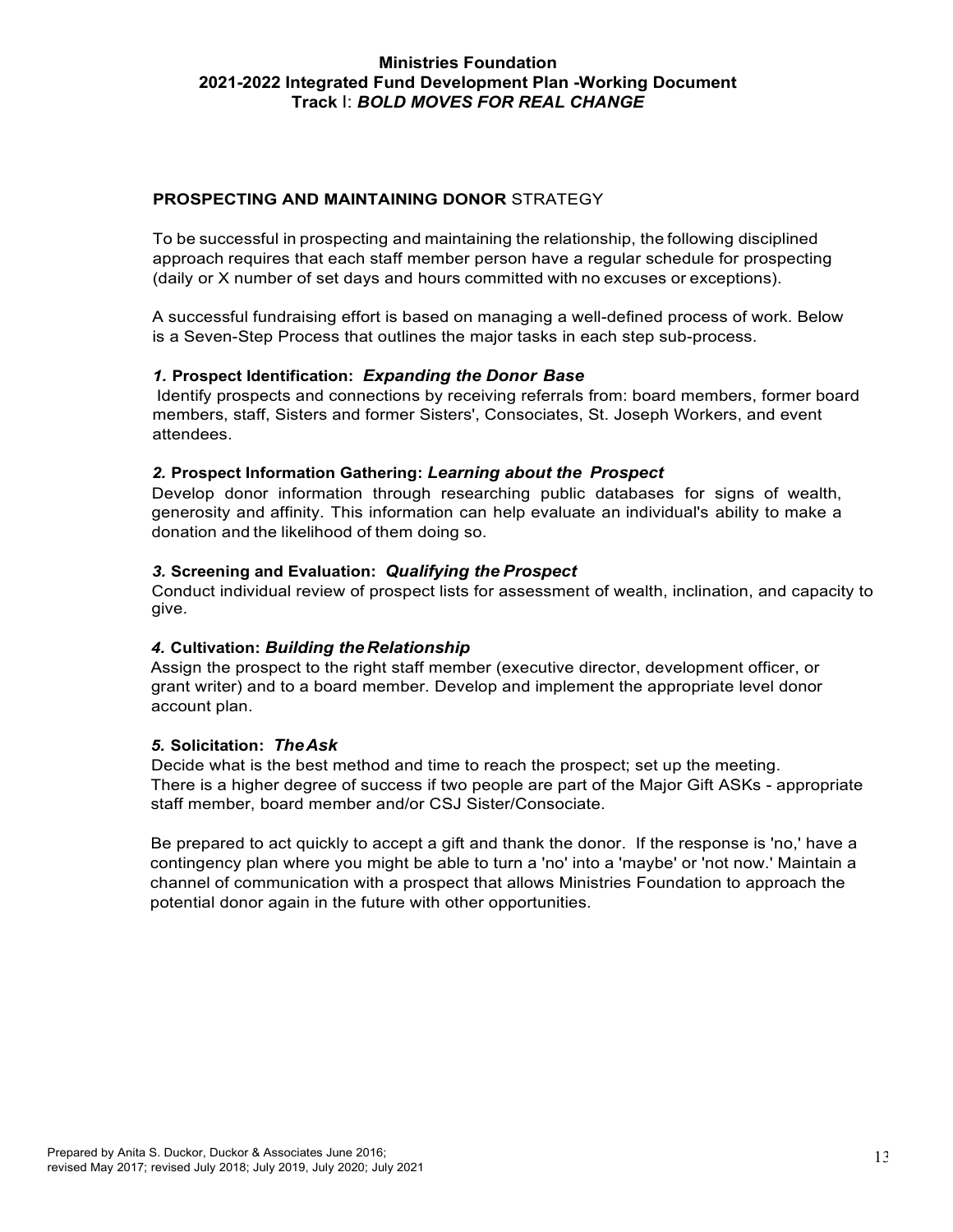## *6.* **Stewardship:** *Recognition and On-Going Engagement withDonors*

Stewardship is all about maintaining and evolving long-term relationships with donors. Effective stewardship ensures that the donor knows her or his gift is being valued and put to good use. The gift needs to be appropriately recognized and will ideally engage the donor so that she or he feels even more positive about the ministry.

## *7.* **Tracking and Reporting:** *Critical to the Overall Success*

Track and report on prospect and donor activities. Maintain the data integrity of donor information in Raiser's Edge by keeping the information current including contact information and all the touch points that are done by staff.

## **VI. OUR FUND DEVELOPMENT TEAM**

For an organization to be successful in fundraising, both the staff and board need to be fully engaged. The Ministries Foundation must also recognize that it cannot do it alone. It is critical that other CSJ affiliated groups participate and be a part of the overall fundraising effort.

## **STAFF**

The roles and responsibilities of the Fund Development Team (all staff) are clearly articulated and managed.

The Executive Director is responsible for all individual donors of \$2,500 plus including the flagship sponsors for the Carondelet Gala. [150 donor account plans; 30 account plans for St. Joseph Society members]

The Development Officer - Annual Fund/Digital Fundraising is responsible for coordinating and executing our Annual Fund and helping bring it into the digital age. This position will also develop relationships with individual donors at the \$500 - \$2,499 level including the non-flagship sponsors for fundraising events. Conducts ministry tours. [100 donor account plans for individual donors, \$500 - \$1,000; 200 research reports for new sponsorship prospects; 30 donor account plans on new sponsorship prospects]

The Development Officer – Grants is responsible for government, corporate, and foundation grant writing. [50-60 grant proposals; 5 new grant proposals]

The Development Associate is responsible for the integrity of the database, gift entry and acknowledgement. In addition, the position is the chief prospect researcher and technology manager. Responsible for \$499 or less donors.

The Office and Communications Officer is responsible social media and event photography as well as purchasing, supporting the executive director, staff, and board.

Recommendation: All staff members are responsible for developing and maintaining donor relations at an appropriate level.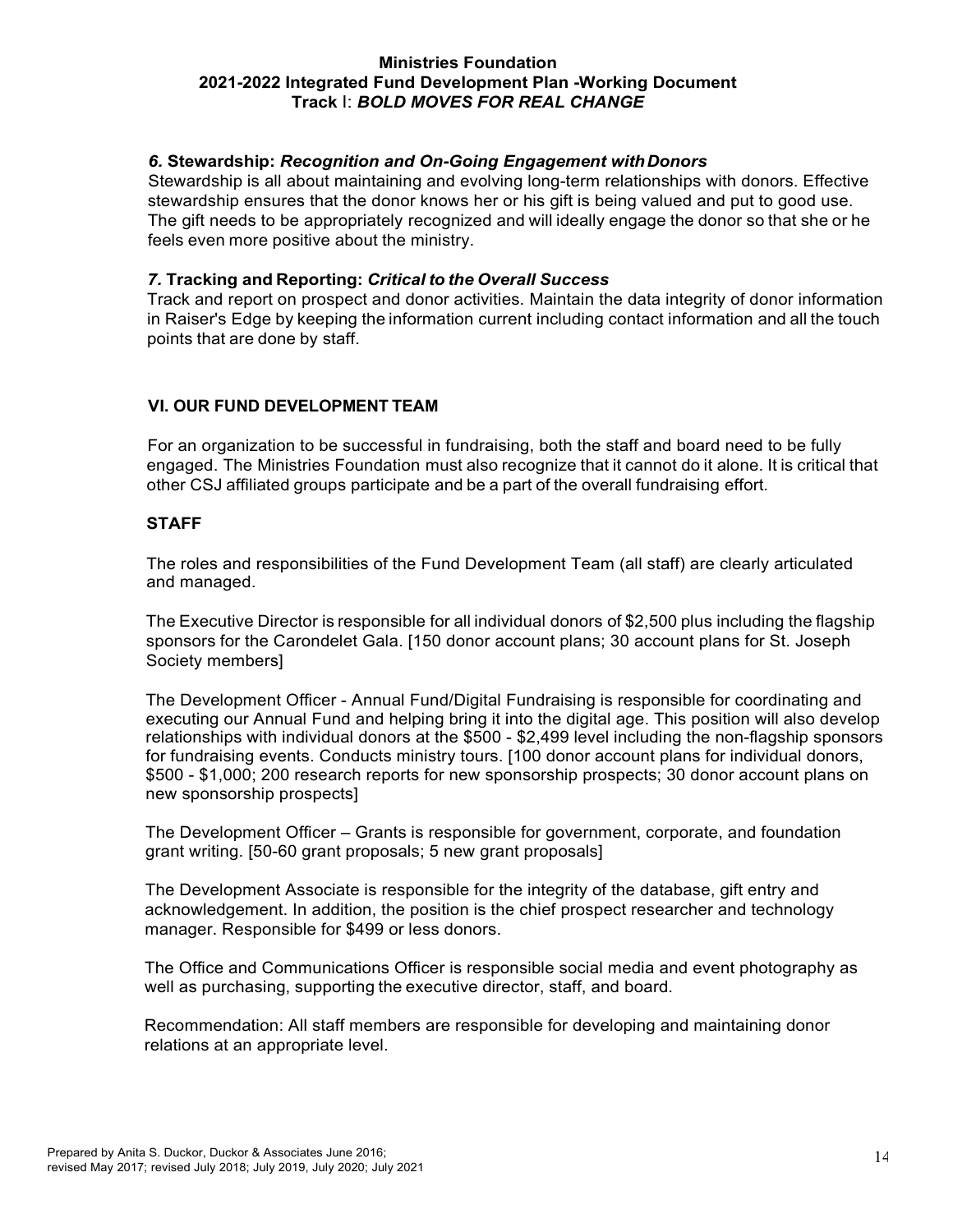## **BOARD OF DIRECTORS**

Board of Directors' commitments are essential for the Ministries Foundation fundraising efforts that include:

- Direct personal involvement in fundraising activities, including a commitment to identify, call on and cultivate individual, corporate and organizational prospects;
- Full participation in planning and attendance of fundraising events; and
- Willingness to be a "connector'' and champion for the Ministries Foundation in articulating the vision and mission and in helping to generate excitement and support for the work of the CSJ Ministries and Ministries Foundation.

Each board member is responsible for helping to expand the donor base by providing prospect leads (family, friends, colleagues) and to introduce and make at least one-on-one visit with the executive director/developmentofficer annually.

# **SISTERS OF ST. JOSEPH ROLE**

Key CSJ Sisters' commitment are critical in the fundraising effort and will include the following commitments:

- Identify five to ten CSJs who are willing to be actively involved in fundraising;
- Direct personal involvement in fundraising activities, including a commitment to identify, call on and cultivate friends and family prospects;
- Attendfundraising events; and
- Willingness to be a "connector'' and champion for the Ministries Foundation in articulating the vision and mission and in helping to generate excitement and support for the work of the CSJ Ministries and Ministries Foundation.

# **OTHER AFFILIATIONS**

## **CSJ Consociates' Role**

The CSJ Consociates' commitment is also important and will include the following requests:

- Identify prospects by providing family, friends and colleagues contact information;
- Attend fundraising events; and
- Willingness to be a "connector'' and champion for the Ministries Foundation in articulating the vision and mission and in helping to generate excitement and support for the work of the CSJ Ministries and Ministries Foundation.

## **St. Joseph Workers' Role**

The St. Joseph Workers play a critical role in reaching the Gen X and Millennial generations. They represent an important part of the CSJ future, and will include the following requests:

- Identify prospects by providing family, friends and colleagues contact information;
- Attend fundraising events; and
- Willingness to be a "connector'' and champion for the Ministries Foundation in articulating the vision and mission and in helping to generate excitement and support for the work of the CSJ Ministries and Ministries Foundation.